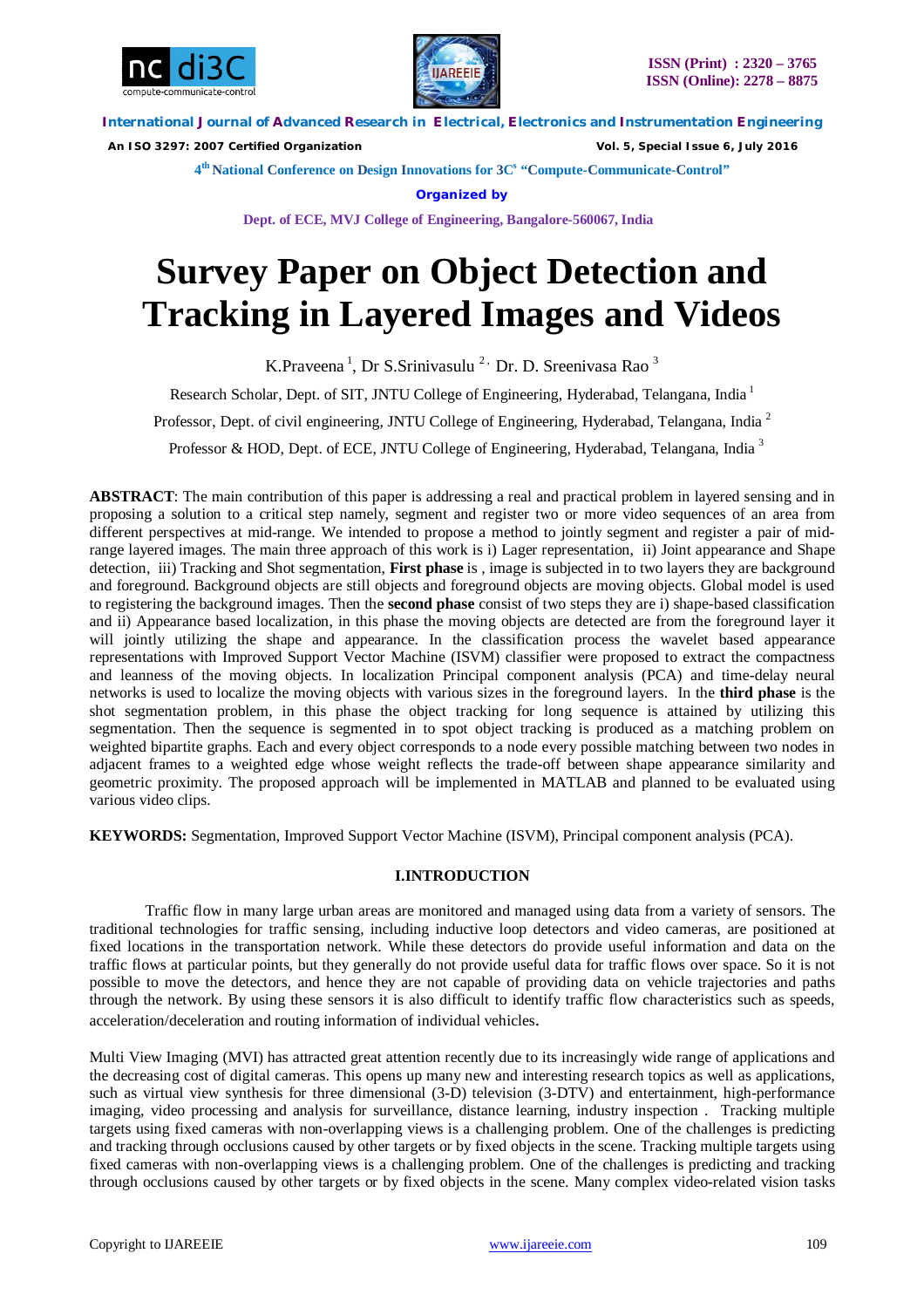

.



# **International Journal of Advanced Research in Electrical, Electronics and Instrumentation Engineering**

 *An ISO 3297: 2007 Certified Organization Vol. 5, Special Issue 6, July 2016*

**4 th National Conference on Design Innovations for 3C s "Compute-Communicate-Control"** 

**Organized by**

**Dept. of ECE, MVJ College of Engineering, Bangalore-560067, India**

require the segmentation of moving objects from the background. For instance, tracking systems locate moving objects first and then find their temporal trajectories. Surveillance systems need to detect movement in their field of view.

# **II.SYSTEM MODEL AND ASSUMPTIONS**

Due to increase in traffic there is a high demand in traffic monitoring of densely populated urban areas. The traditional technologies for traffic sensing: Inductive loop detectors and video cameras, are positioned at fixed locations in the transportation network.



Due to the increasing traffic over the last decades poses high challenges on today's traffic research and planning. Due to the increase in computerization road systems are equipped with a suite of sensors for monitoring traffic status. The Most of the examples are Induction loops, overhead radar sensors, and video systems. They all deliver accurate reliable timely yet point wise measurements. Airborne and space borne imaging systems, on the other hand, provide synoptic views of complex traffic situations and the associated context. These data are complementary to the ones of road sensors and can be used in research for improving traffic models or as information source for traffic-related statistics.

# **III.LITERATURE REVIEW**

**1)Hsu-Yung Cheng ,** This paper authors have presented, the video based systems are important as compared to traditional system it can capture a large variety of information. Vehicle tracking system is to deal with day time and night time traffic surveillance system, vehicles are treated at different conditions. Headlights are important features for tracking vehicle it need to be located and initialize vehicles. An algorithm based computation is developed to pair the headlights and initialize vehicles. Authors has applied specialized system state transition model of Kalman filter for the traffic surveillance cameras. Vehicles are detected through background modelling using Gaussian Mixture Model. It is difficult to segment out the vehicles at night, foreground image that can be detected the use of headlights, auxiliary lights and reflections of lights of vehicles. The experimental result shows that the proposed method is more efficient and reliable with the specialized state transition model, the prediction can be made error free and more accurately for tracking vehicles in both daytime and night time surveillance videos.

**2) Jens Leitloff, Stefan Hinz**, This paper authors have presented, a vehicle detection and tracking system that is designed to operate under the challenging conditions. Instead of tracking entire vehicles, vehicle features are tracked, which makes the system less sensitive to the problem of partial occlusion. The same algorithm is used for tracking in daylight, twilight and night time conditions, it is self-regulating by selecting the most salient features for the given conditions. Common motion over entire feature tracks is used to group features from individual vehicles and reduce the probability that long shadows will link vehicles together. Also during high wind camera motion is accounted by tracking a small number of fiducial points.

**3) Pejman Niksaz**, This paper have given a new approach for the size of the traffic estimation. This is implemented by the 4 main steps 1) image acquisition 2) RGB to grayscale transformation 3) image enhancement and 4) morphological operations. Two different methods of vehicle tracking methods are discussed 1) Object definition based on object contour extraction 2) Vehicle tracking based on motion detection. Advantages of this new method are 1) Non-use of sensors 2) Low cost and easy setup and relatively good accuracy& speed**.** Disadvantage of this system is it is more sensitive to light. This problem can be overcome by using specific filters during Image Processing or changes in Matlab code.

**4) Goo Jun, J. K. Aggarwal, Muhittin Gokmen**, For a given image, a background subtraction algorithm is applied to obtain foreground masks, from which blobs are obtained by a connected component analysis. Occluded vehicles are detected based on shapes and orientations of blobs. For segmentation, first compute motion vectors associated with the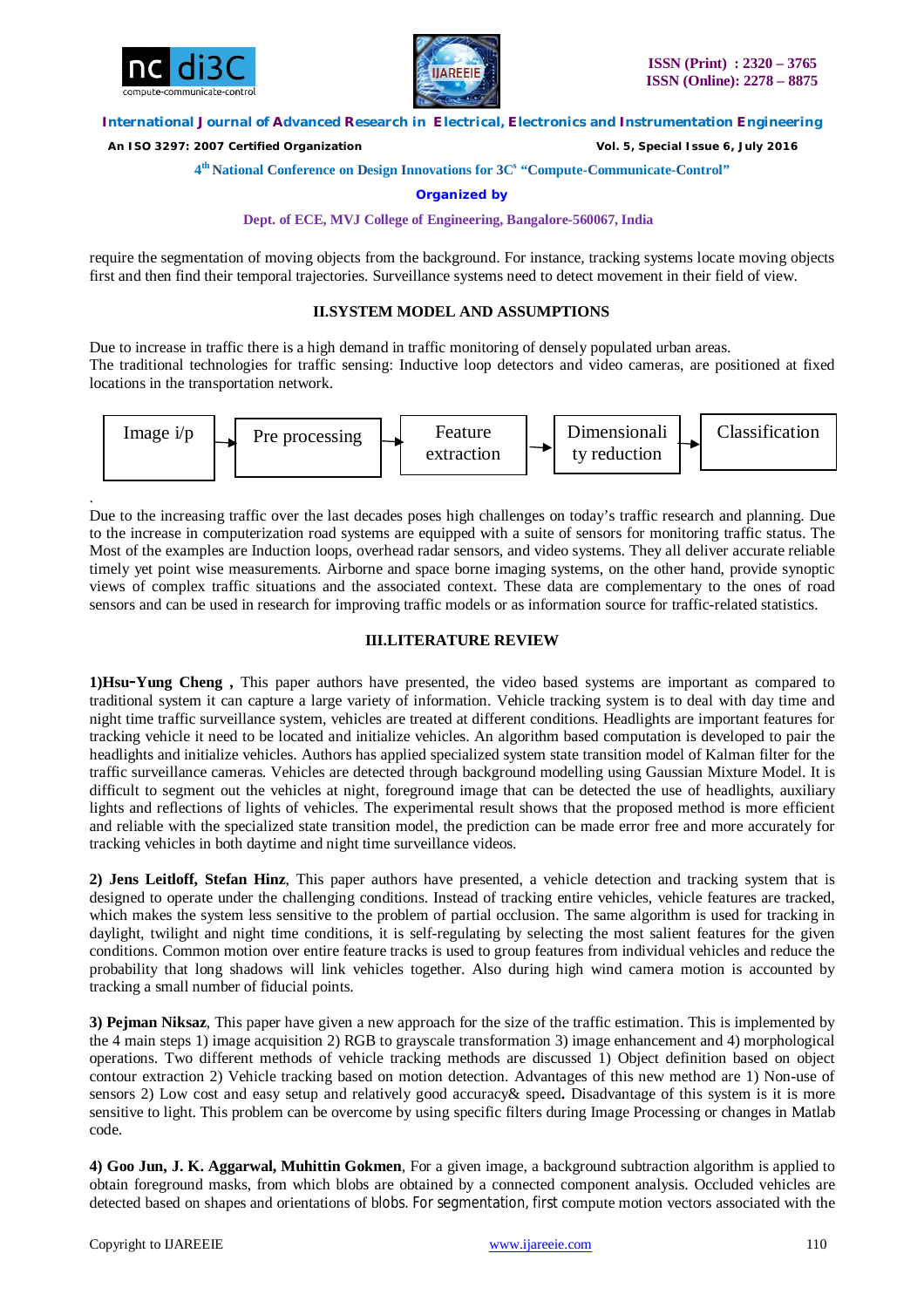



 *An ISO 3297: 2007 Certified Organization Vol. 5, Special Issue 6, July 2016*

**4 th National Conference on Design Innovations for 3C s "Compute-Communicate-Control"** 

# **Organized by**

## **Dept. of ECE, MVJ College of Engineering, Bangalore-560067, India**

blob by detecting feature points from consecutive image frames. Obtained motion vectors are then grouped into two clusters, and over segmented image fragments are assigned to one of the clusters that best represents the fragment's or movement. In this authors have taken video clips of resolution 320\*240 and 25 frames /sec. SIFT is used feature point extraction &descriptor matching. Hough transform is used for lane detection technique.

**5) Ping-Feng Chen, Hamid Krim***,*, Layered images refer to imageries taken from different perspectives and possibly by different sensors. Registration and segmentation are therefore the two main tasks which contribute to the bottom level, data alignment, of the multisensor data fusion hierarchical structures. This approach is a combination of multiphase active contour method with joint segmentation & registration technique (MPJSR) carried out in the local moving window. The objectives of MPJSR are 1) To segment objects of interest using a multiphase active contour method 2) To register the segmented objects which are presented in both the images 3) To track the objects with in the video.

**6) Fanjing Kong, Qixiang Ye, Ning Zhang, Ke Lu, Jianbin Jiao**, In this paper authors have, we invented a new feature set, called the histograms of multi-scale orientations (H-MSO), for vehicle representation and detection. The multi-scale orientations on image pixels are calculated using Gabor filters of different scale and orientation parameters. Firstly, we divide the image into cells, and calculate the histograms of multi-scale orientations in each cell by statistics. Then, the values of histogram bins are normalized in each four adjacent cells and are assembled to form the feature set. Finally, the feature set is used to train an SVM classifier for on-road vehicle detection. Experiments validate the proposed feature set and the detection algorithm.

# **IV. GENERALIZED STEPS FOR VEHICLE RECOGNITION AND IMAGE REGISTRATION**

The algorithm presented below for vehicle detection and tracking is still being developed and tested. However, the contribution of this technique is to compensate for the motion of the camera platform. To do this, the idea is to detect individual vehicles in a frame, to register consecutive frames, and then to employ image transformation, image subtraction, and object matching to track individual vehicles. This process is described below flow chart.

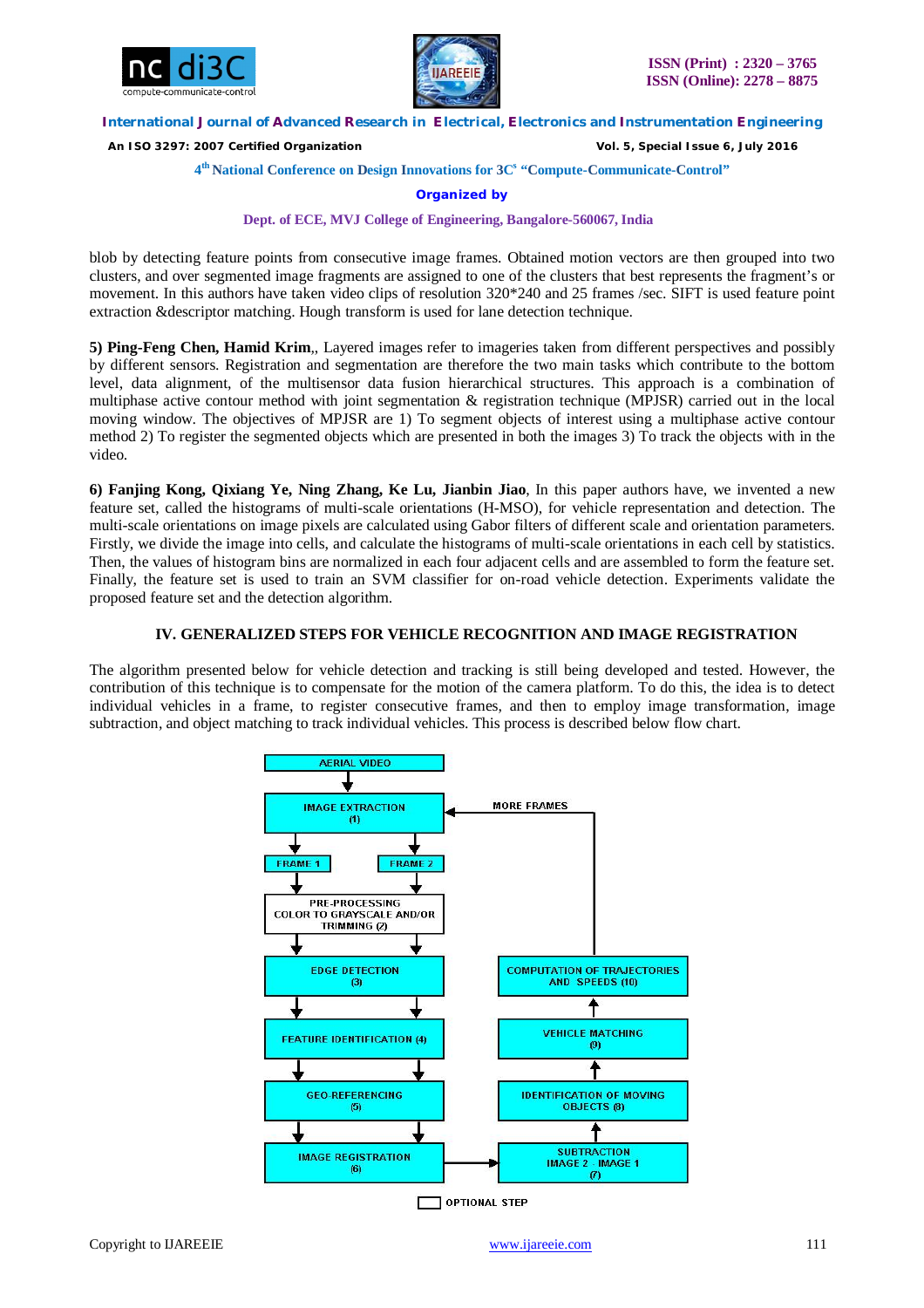



 *An ISO 3297: 2007 Certified Organization Vol. 5, Special Issue 6, July 2016*

**4 th National Conference on Design Innovations for 3C s "Compute-Communicate-Control"** 

# **Organized by**

## **Dept. of ECE, MVJ College of Engineering, Bangalore-560067, India**

# **Description of the above flow chart:**

- 1) Two frames 1 or 2 sec apart are extracted from the video
- 2) To accelerate vehicle identification, the frames are pre-processed. Pre-processing operations include converting the frames to 8-bit grayscale and trimming the areas of the frame that do not contain the road (e.g., the top and bottom). A geo-referenced roadway mask is used to define the roadway edges.
- 3) Standard edge detection is performed on the frames.
- 4) Standard edge detection is performed on the frames.
- 5) The coordinates of the center of each image are found from the GPS and IMU data. The frames are parsed to search for concentration of white pixels, which outline both moving and Stationary objects. Precise scale of each frame is calculated from the camera's focal length and the elevation of the air craft.
- 6) The second frame is registered to the first one using the location, orientation and scale information from step5.
- 7) The two frames are overlapped and subtracted. The overlap between the two frames is usually between 65% and 85%, depending on the frame sampling interval, the image scale and the speed of the air craft.
- 8) After subtraction, only moving objects (vehicles) should have pixel values different from zero in the overlapping portion of the two frames.
- 9) However, in many cases stationary objects may be seen as moving objects (pixel values different from zero) because of limitations in geo-referencing accuracy. This is solved by setting a minimum speed threshold for moving objects (e.g. only objects with a displacement of more than 20 pixels). The vehicles are thus identified.
- 10) Matching the cars in the two frames is done using a minimum cost matching algorithm
- 11) After matching the vehicles, vehicle trajectories can then be derived from the time and position information in order to obtain traffic parameters such speed, density, spacing, etc. This procedure is then repeated for all the frames.

# **IV.OBERVATION**

Object is existing in reality& discriminating from others. Object is a physical quantity. Requirements of object recognition:

A) Process conditions and assumptions: 1) complicated shape, this is because of viewing from different directions.

2) Partially occluded by other objects.

B) Translation, Rotation, Scale Invariance: Robustness, stability & computing.

Approaches or object recognition: 1) Structural based

- 2) Model based
- 3) Stastical or appearance based approach
- 4) Category level or part approach
- 5) Constellation approach
- 6) Scalable or Indexed approach

1) Structural based: In this objects are recognized with colour, shape, size& position.

2) Model based:



3) Stastical or appearance based approach: It can classify a per colour, texture, shape or combination of two or three.

4) Category level or part approach: This helps in recognizing the parts ie: car, tyre, light etc….